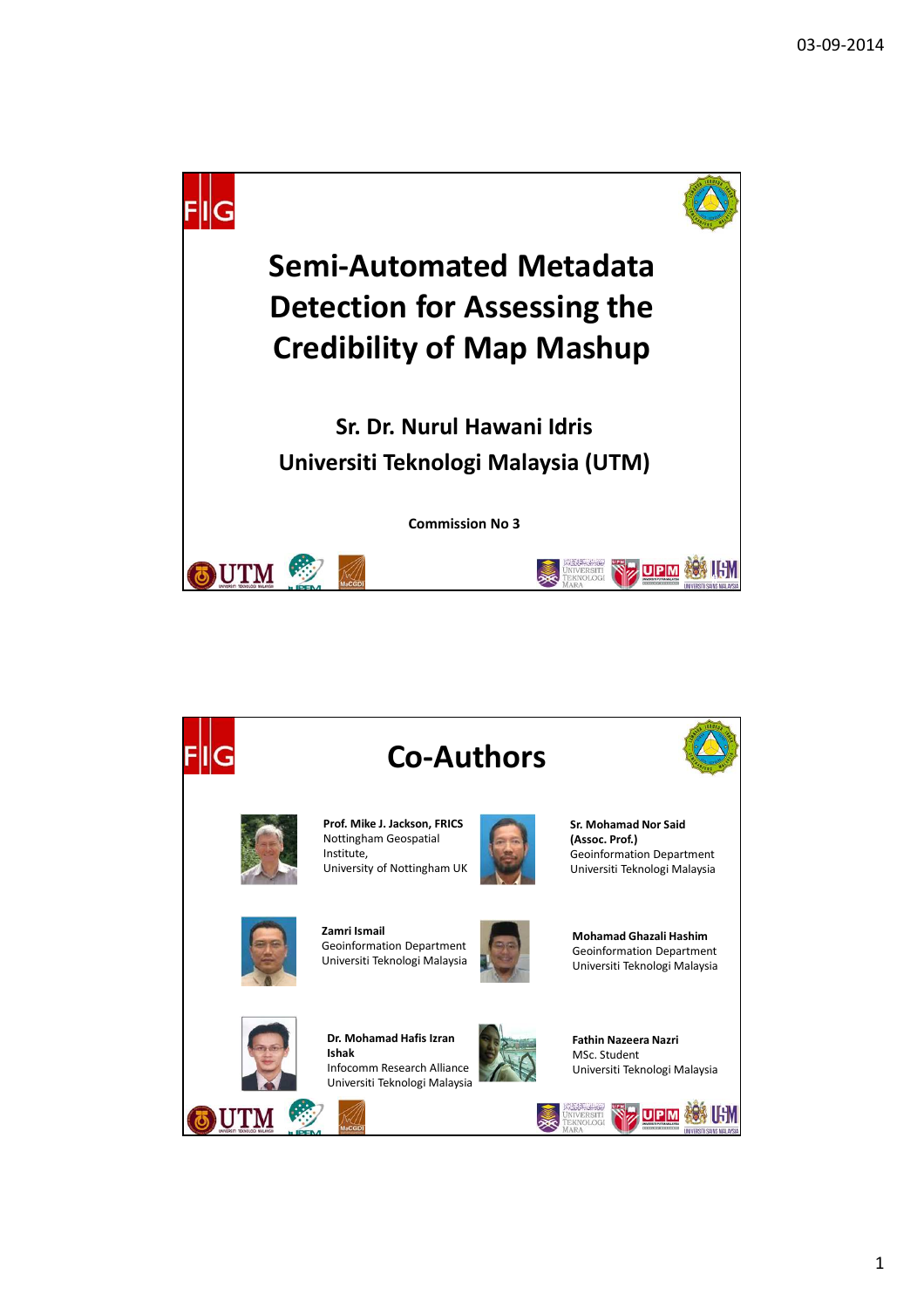

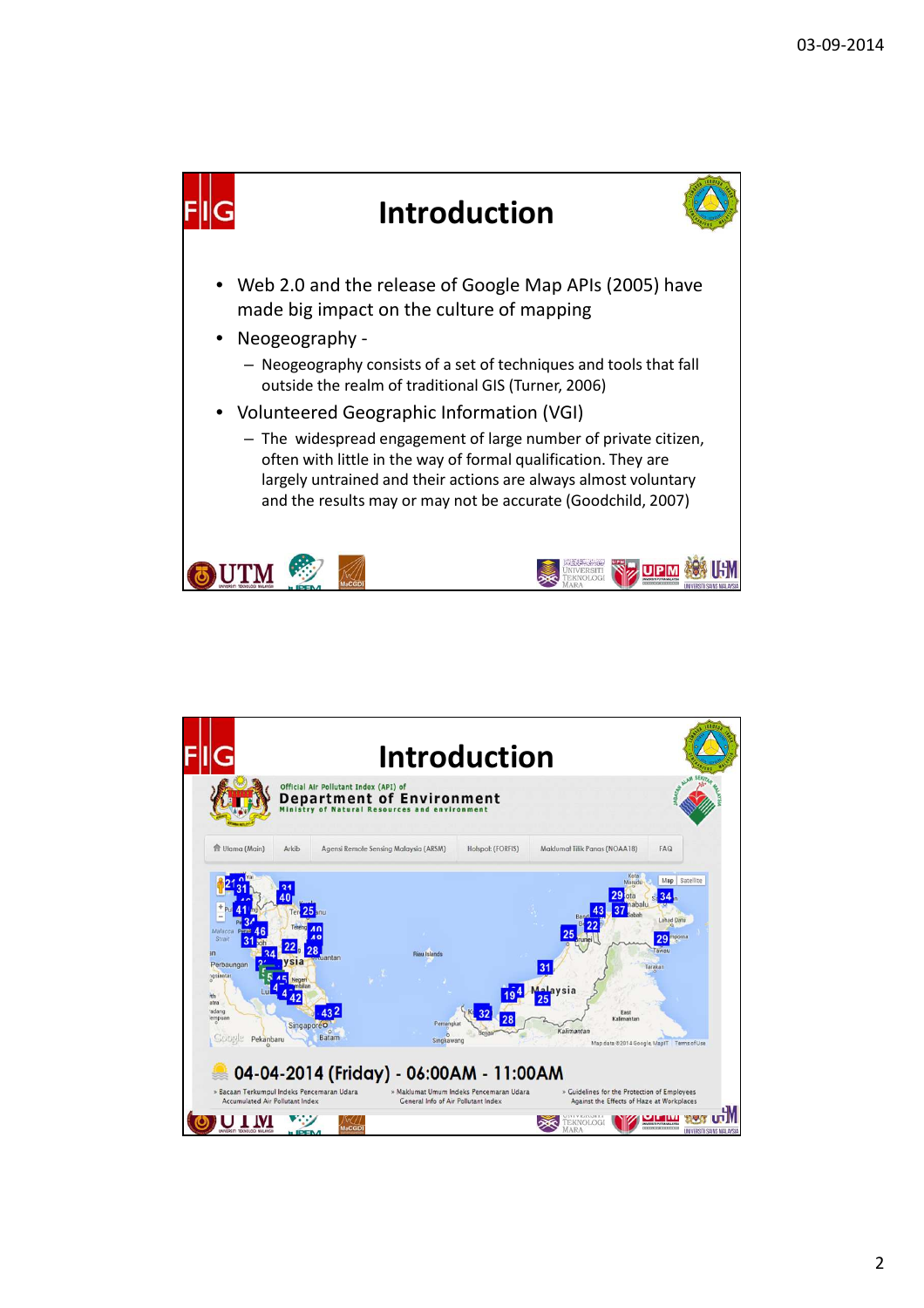

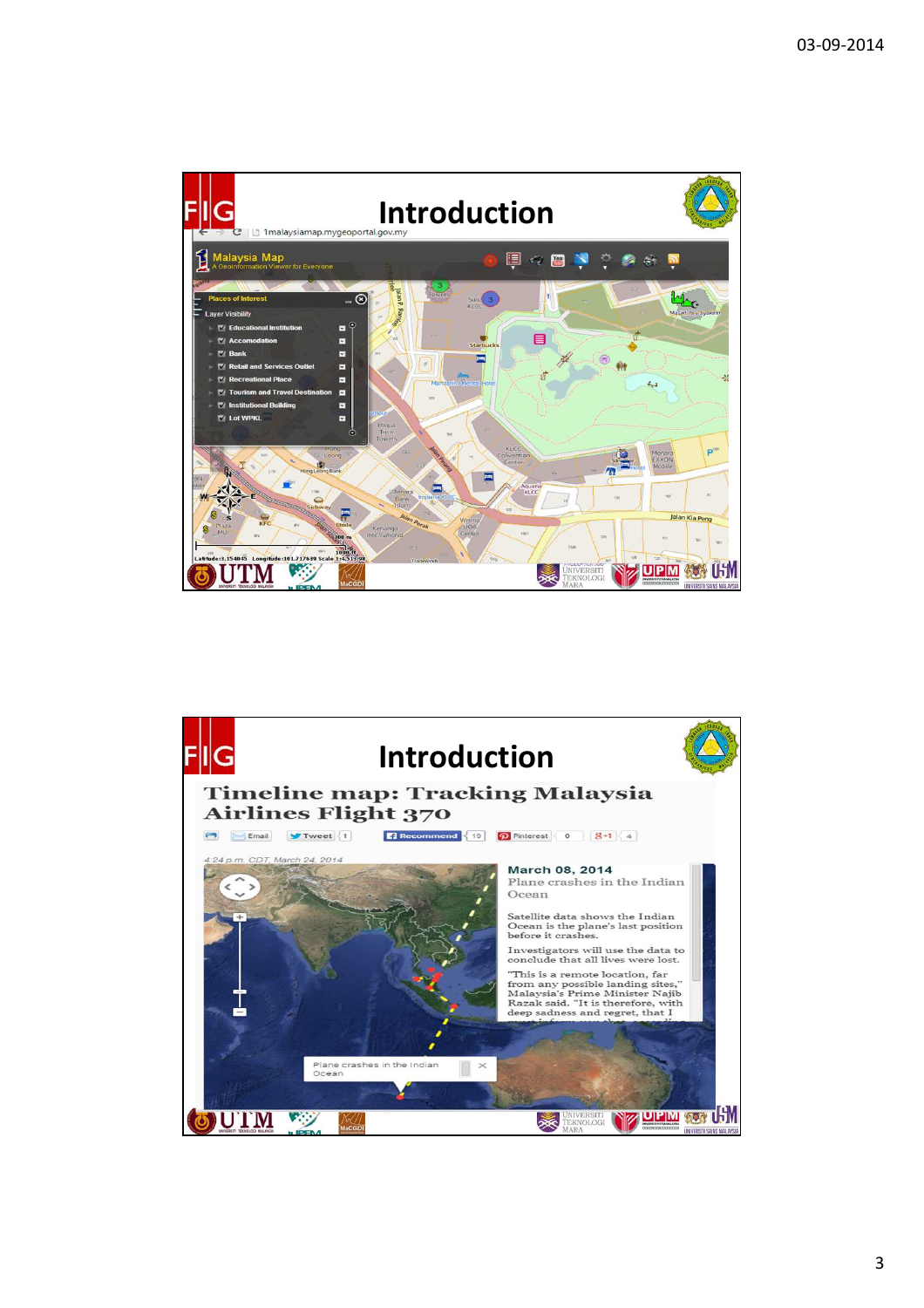

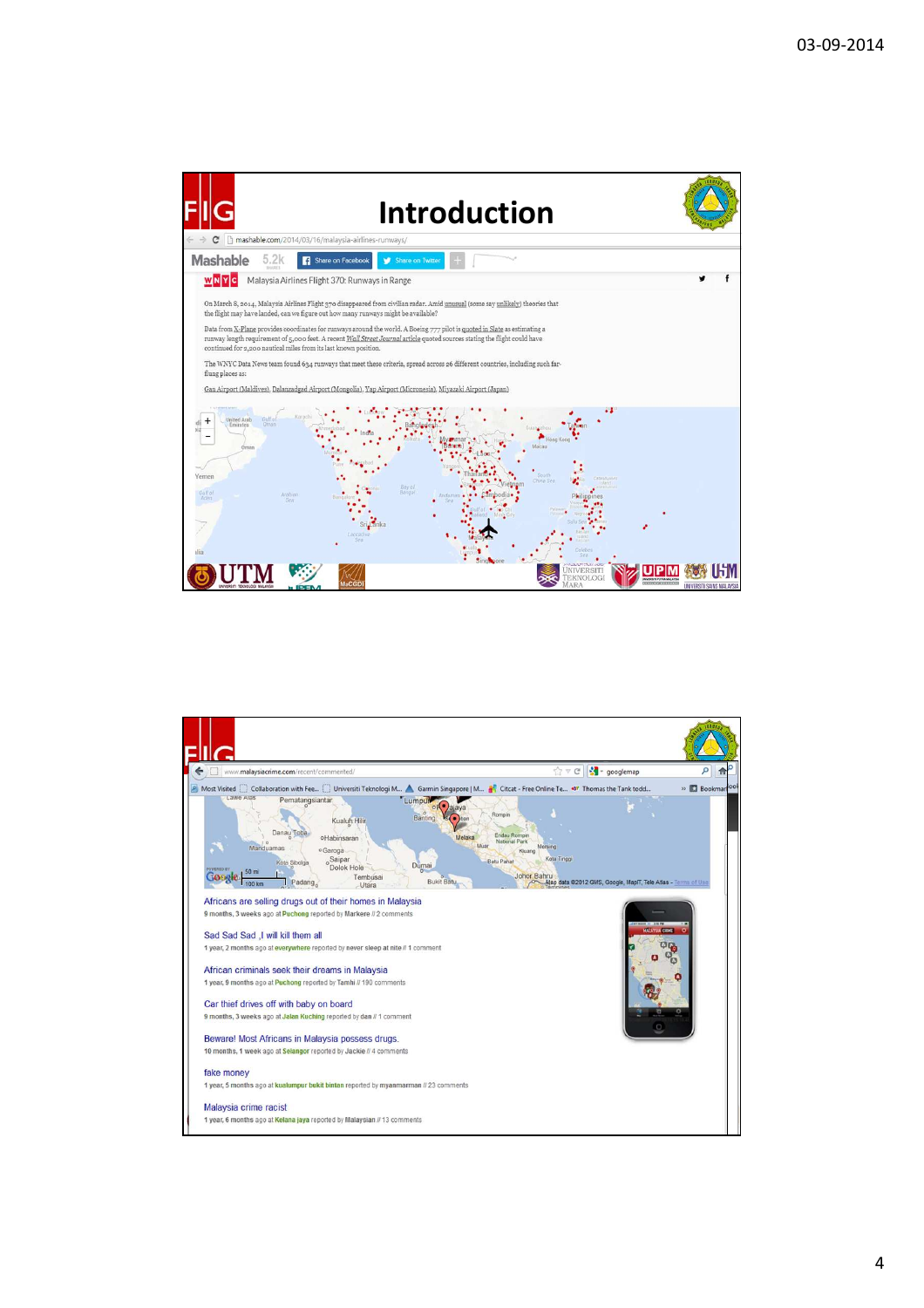

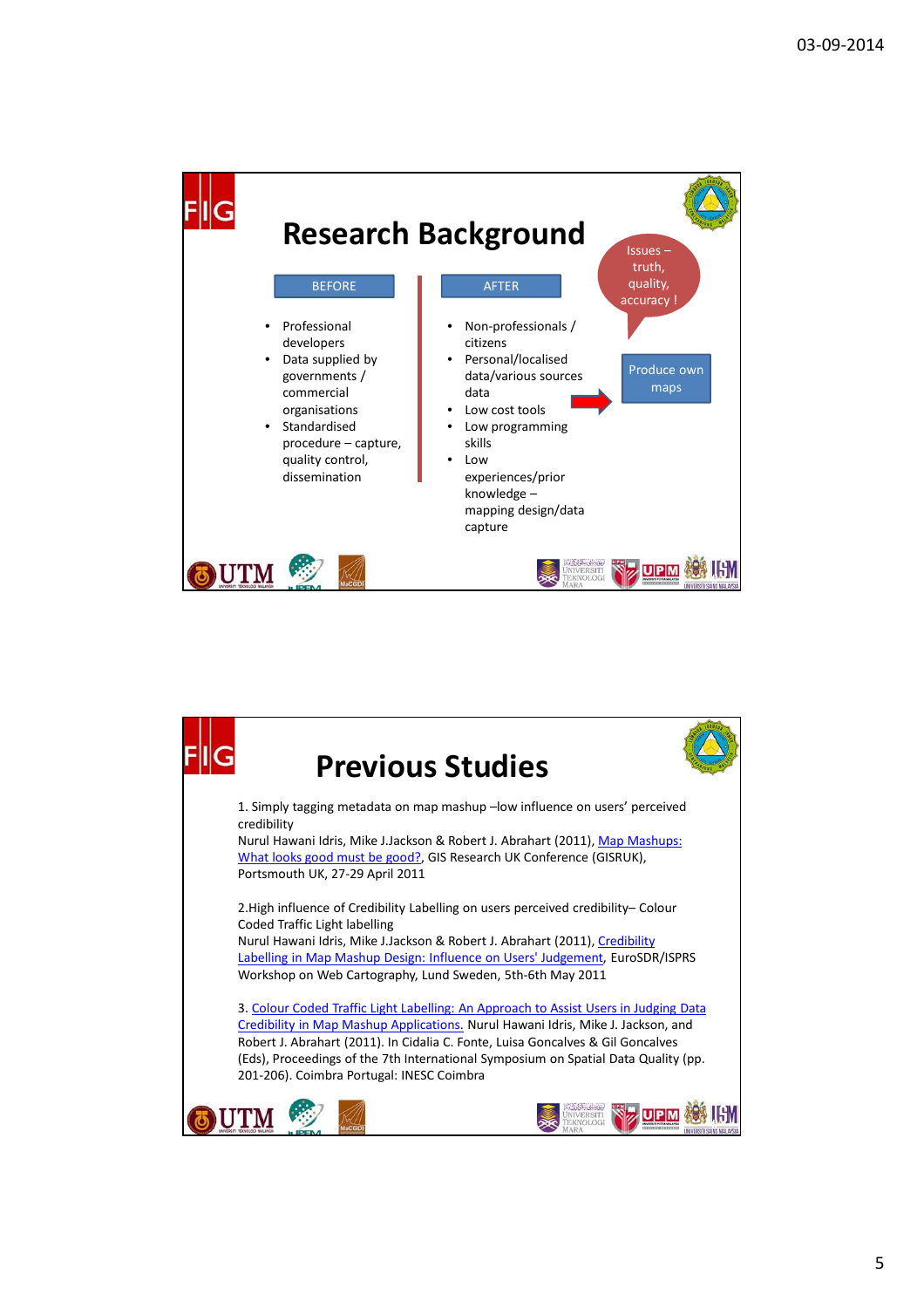

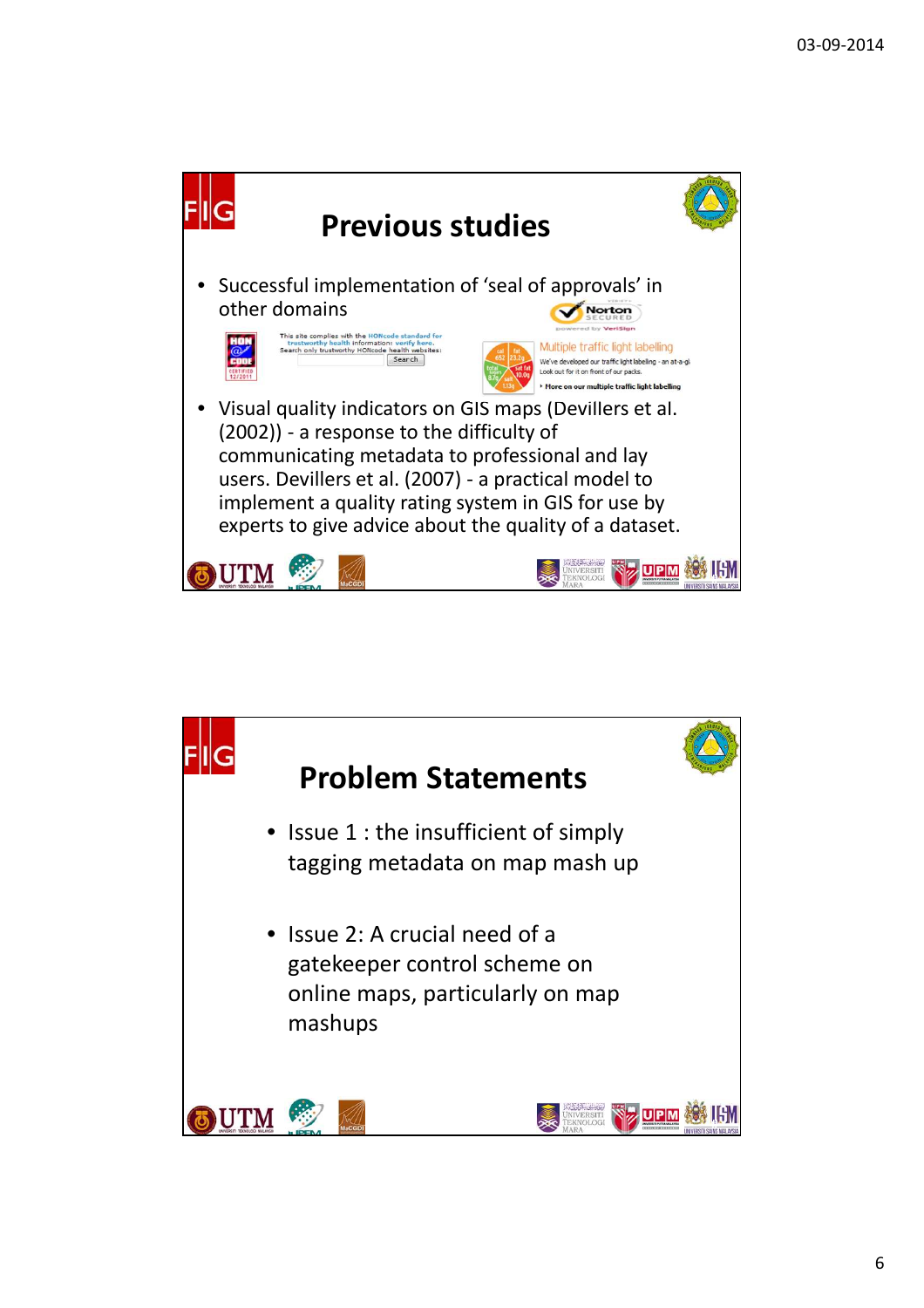

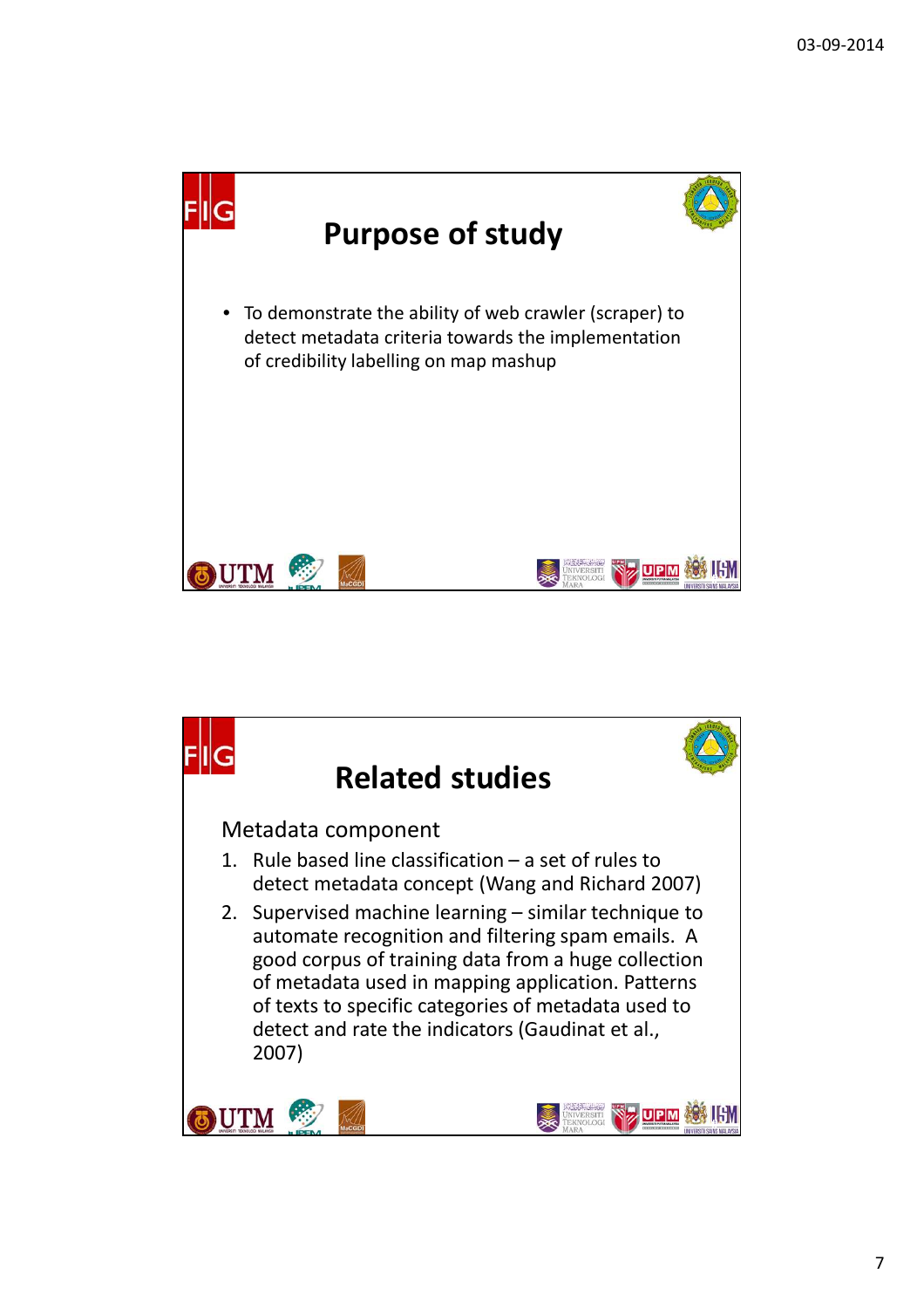

| Digital Metadata vocabulary                   |                    |                                                    |  |  |  |
|-----------------------------------------------|--------------------|----------------------------------------------------|--|--|--|
| Name (metadata indicator)                     | <b>Common code</b> | Possible values (keywords)                         |  |  |  |
|                                               | expressions        |                                                    |  |  |  |
| Currency - publication date                   | structured         | Date, published data                               |  |  |  |
| Currency - last updated date                  | structured         | Date, last updated date                            |  |  |  |
| Currency for the period under consideration   | unstructured       | Timeline, temporal, period                         |  |  |  |
| Disclose author/creator map mashup            | structured         | Published by, created by, developed by,<br>author. |  |  |  |
| <b>Contact information</b>                    | structured/        | About us, email, organization, telephone           |  |  |  |
|                                               | unstructured       | (phone), fax number,                               |  |  |  |
| Disclose identity of background data          | unstructured       | Copyright                                          |  |  |  |
| Disclose identity of foreground data supplier | structured         | Source, supplied by, origin,                       |  |  |  |
| <b>Reputation domain URL</b>                  | structured         | URL http://                                        |  |  |  |
| Affiliation/association                       | structured         | <b>Hyperlinks</b>                                  |  |  |  |
| Seal approval                                 | unstructured       | Approved by,                                       |  |  |  |
| Sponsorship                                   | unstructured       | Sponsored by, funded by,                           |  |  |  |
| Mission/purposes/ motive                      | unstructured       | About us, Objectives, purposes, goal               |  |  |  |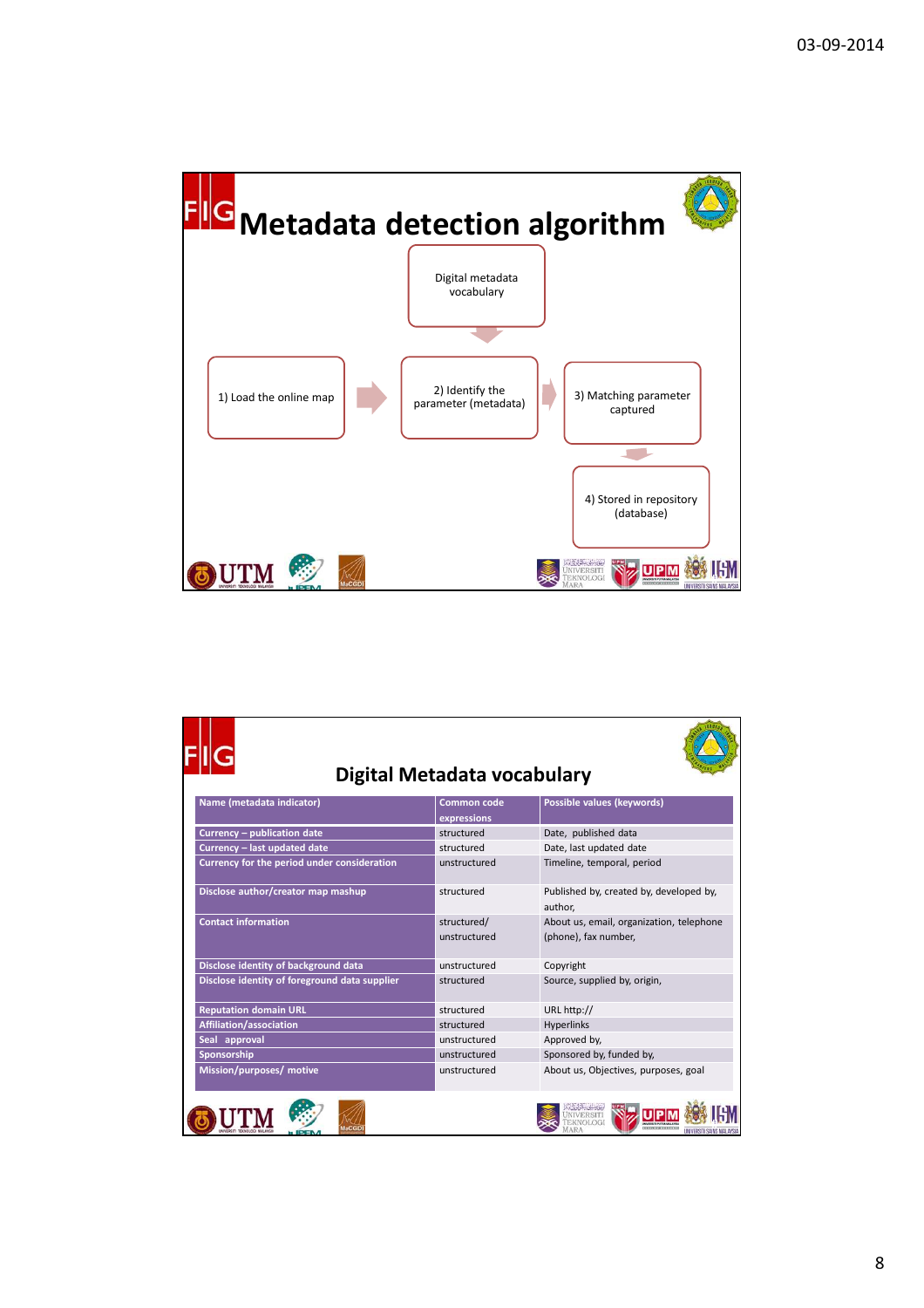

|                                                                                                 | <b>Case study</b>                                              |                       |                       |                                                           |                                  |                            |
|-------------------------------------------------------------------------------------------------|----------------------------------------------------------------|-----------------------|-----------------------|-----------------------------------------------------------|----------------------------------|----------------------------|
| <b>Map title</b>                                                                                | <b>Parameters values</b>                                       |                       |                       |                                                           |                                  |                            |
|                                                                                                 | <b>Domain URL</b>                                              | currency              | Identity of<br>author | <b>Disclose</b><br>foreground data background<br>supplier | <b>Disclose</b><br>data supplier | Affiliation<br>association |
| Malaysia Crime Map Mashup [1]                                                                   | http://www.malaysia<br>crime.com/                              | age                   | Copyright             | Reported by                                               | Map data                         |                            |
| Cyclone<br><b>Tropical</b><br><b>Phailin</b><br>Map<br>Mashup <sup>[2]</sup>                    | http://google.org<br>/crisismap/2013-<br>phailin               | Last updated          | Published<br>by       | Source                                                    | Map Data                         |                            |
| Mapping South Africa with<br>dot<br>distribution) [3]                                           | http://dotmap.adria<br>nfrith.com/                             |                       | By                    | Data from                                                 | Map data                         |                            |
| 2013 Colorado Floods Map Mashup<br>[4]                                                          | http://google.org/cri<br>sismap/2013-<br>boulder-floods        | Last updated          | Published<br>by       | Source                                                    | Map data                         |                            |
| The Ellis Act Map Mashup [5]                                                                    | http://www.antievict -<br>ionmappingproject.n<br>et/ellis.html |                       | Created by -          |                                                           | Powered by                       |                            |
| <b>London Cycling Census Map Mashup</b><br>[6]                                                  | http://casa.oobrien.c<br>om/traffic/                           | Direct detection      | Produced<br>by        | Source                                                    | Basemap data                     |                            |
| <b>UTM Campus Map [7]</b>                                                                       | http://web.utm.my/c Since<br>ampus map/                        |                       | Contact               | Copyright                                                 | Imagery                          | <b>Direct</b><br>detection |
| Oak Mapper Map Mahup [8]                                                                        | http://www.oakmap<br>per.org                                   | Recent<br>Submissions | By                    |                                                           |                                  | Links                      |
| Typhoon Pablo (Bopha) [9]                                                                       | http://google.org/cri<br>sismap/2012-pablo                     | Last updated          | Published<br>by       | Source                                                    | Map data                         |                            |
| <b>UK</b><br><b>Renewable</b><br><b>Operational</b><br><b>Electricity Sites Map Mashup [10]</b> | http://ukdataexplore<br>r.com/renewables/                      | Downloaded on         | Published<br>by       |                                                           | Powered by                       |                            |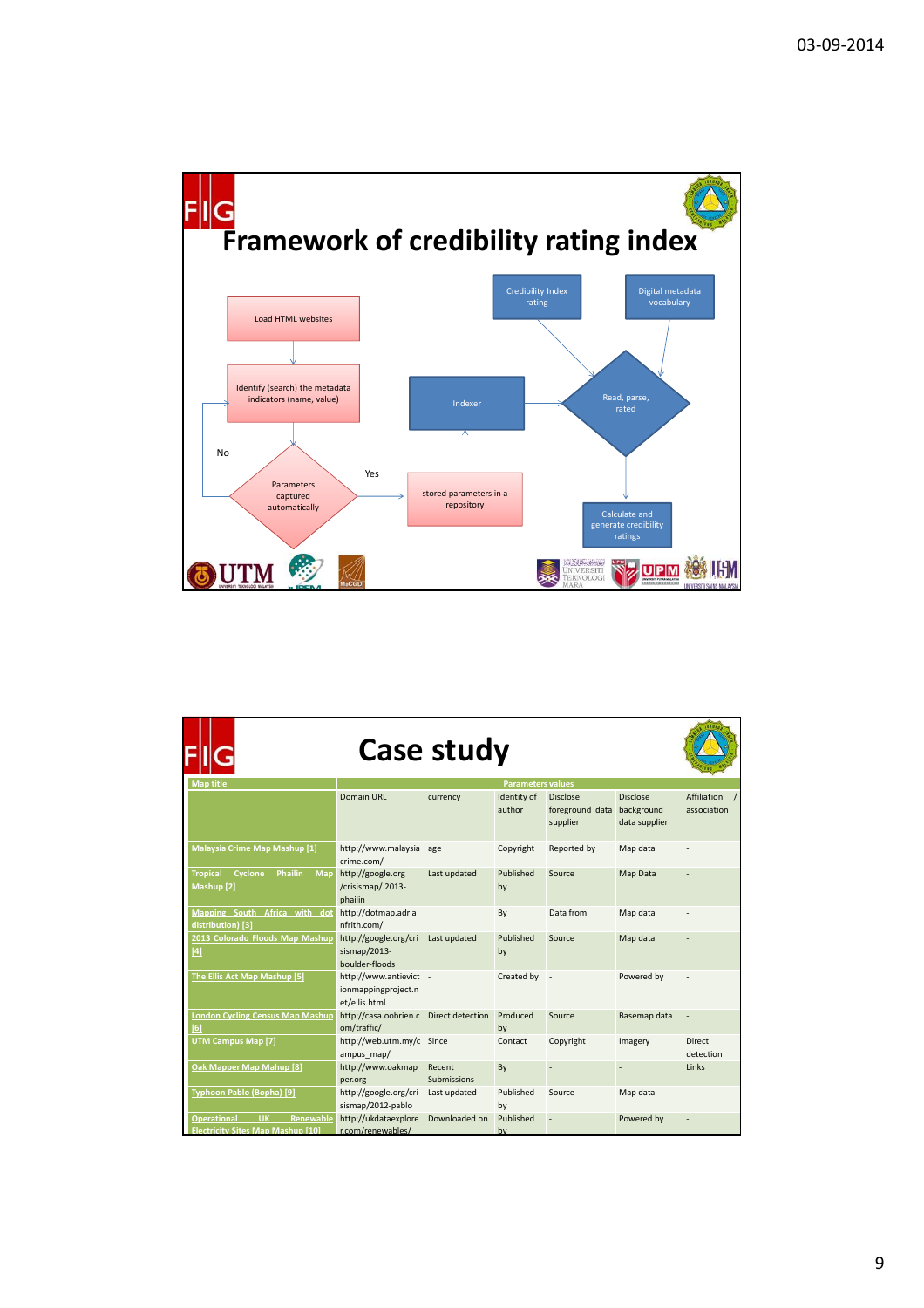

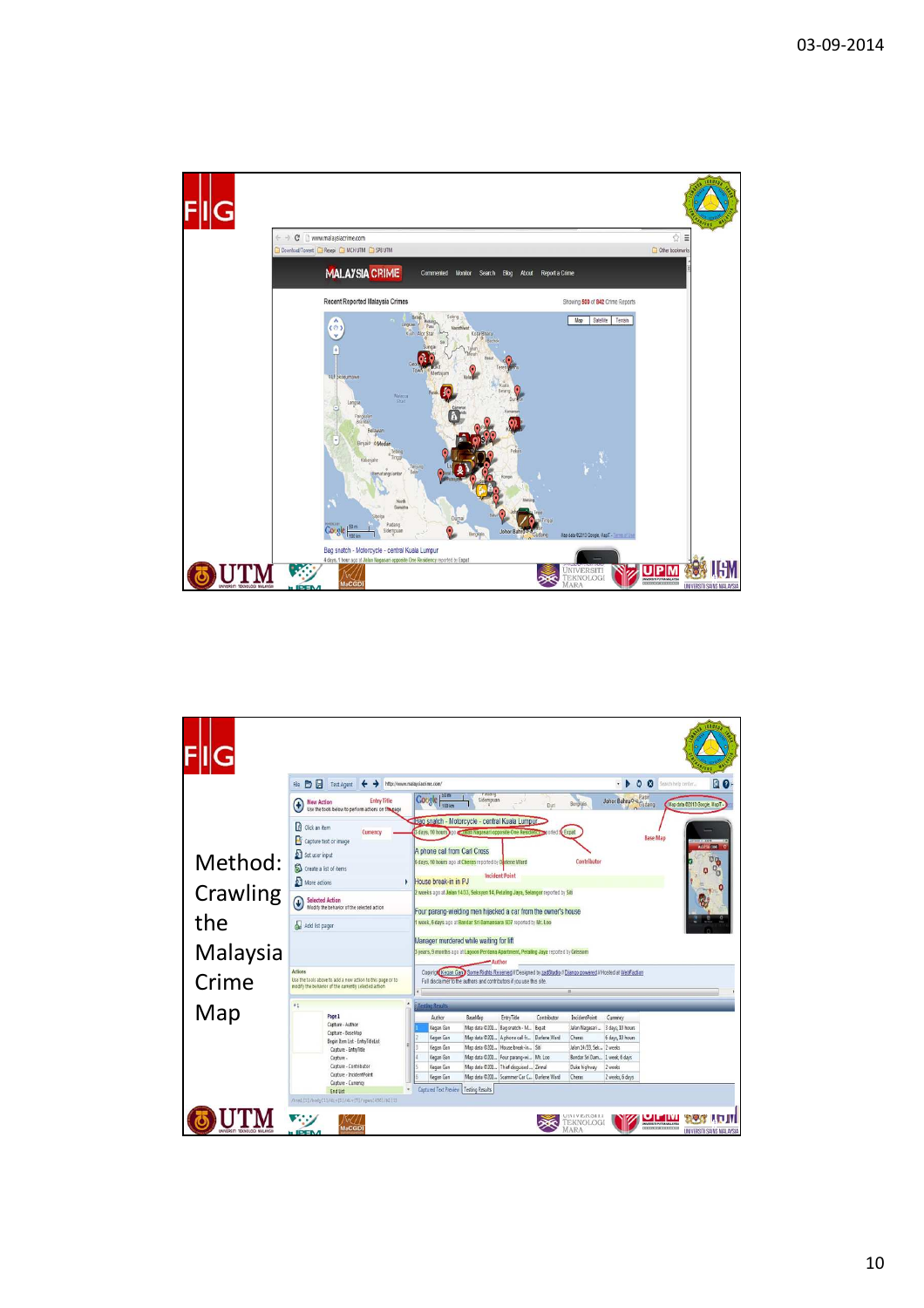|                                         |                                         |                  | <b>Results</b>  |                                   |                            |  |
|-----------------------------------------|-----------------------------------------|------------------|-----------------|-----------------------------------|----------------------------|--|
| <b>Author</b><br>(creator)<br>of mashup | <b>Point cases</b>                      | Data Contributor | <b>Currency</b> | <b>Base Map</b>                   | <b>Incident Point</b>      |  |
| structured                              | structured                              | structured       | structured      | Unstructured                      | structured                 |  |
| Kegan Gan                               | Bag snatch -<br>Motorcycle -            | Expat            | 3 days, 9 hours | Map data ©2013<br>Google, MapIT - | Jalan Nagasari             |  |
| <b>Kegan Gan</b>                        | A phone call from Carl Darlene<br>Cross |                  | 6 days, 9 hours | Map data ©2013<br>Google, MapIT - | Cheras                     |  |
|                                         | Kegan Gan House break-in in PJ          | Siti             | 2 weeks         | Map data ©2013<br>Google, MapIT - | Jalan 14/33,<br>Seksyen 14 |  |
|                                         | MaCGD                                   |                  |                 |                                   | UNIVERSITI SAINS MALAYSIA  |  |

|                                | <b>Detection accuracies</b>   |                       |                                         |                                                |                            |  |  |
|--------------------------------|-------------------------------|-----------------------|-----------------------------------------|------------------------------------------------|----------------------------|--|--|
| <b>Map ID</b><br>[See Table 3] |                               |                       |                                         |                                                |                            |  |  |
|                                | currency                      | Identity<br>of author | Disclose foreground data supplier       | <b>Disclose</b><br>background<br>data supplier | Affiliation<br>association |  |  |
| $[1]$                          | 500/500                       | 1/1                   | 500/500                                 | 1/1                                            |                            |  |  |
| $[2]$                          | 2/3 *one date not<br>captured | 1/1                   | 6/7 *one source incorrectly<br>captured | 1/1                                            |                            |  |  |
| $[3]$                          |                               | 1/1                   | 1/1                                     | 1/3                                            |                            |  |  |
| $[4]$                          | 3/4 *one date not<br>captured | 1/1                   | 8/9 *one source incorrectly<br>captured | 1/1                                            |                            |  |  |
| $[5]$                          |                               | 1/1                   |                                         | 3/3                                            |                            |  |  |
| [6]                            | 1/1                           | 1/1                   | 1/1                                     | $1/2^*$ one data<br>supplier not<br>captured   |                            |  |  |
| $[7]$                          | 1/1                           | 1/1                   | 1/1                                     | 1/1                                            | 1/7                        |  |  |
| [8]                            |                               | 1/1                   |                                         |                                                | 5/5                        |  |  |
| $[9]$                          | 1/3                           | 1/1                   | 14/14                                   | 1/1                                            |                            |  |  |
| $[10]$                         | 1/1                           | 3/3                   | 1/1                                     | 1/1                                            |                            |  |  |
|                                |                               |                       |                                         |                                                |                            |  |  |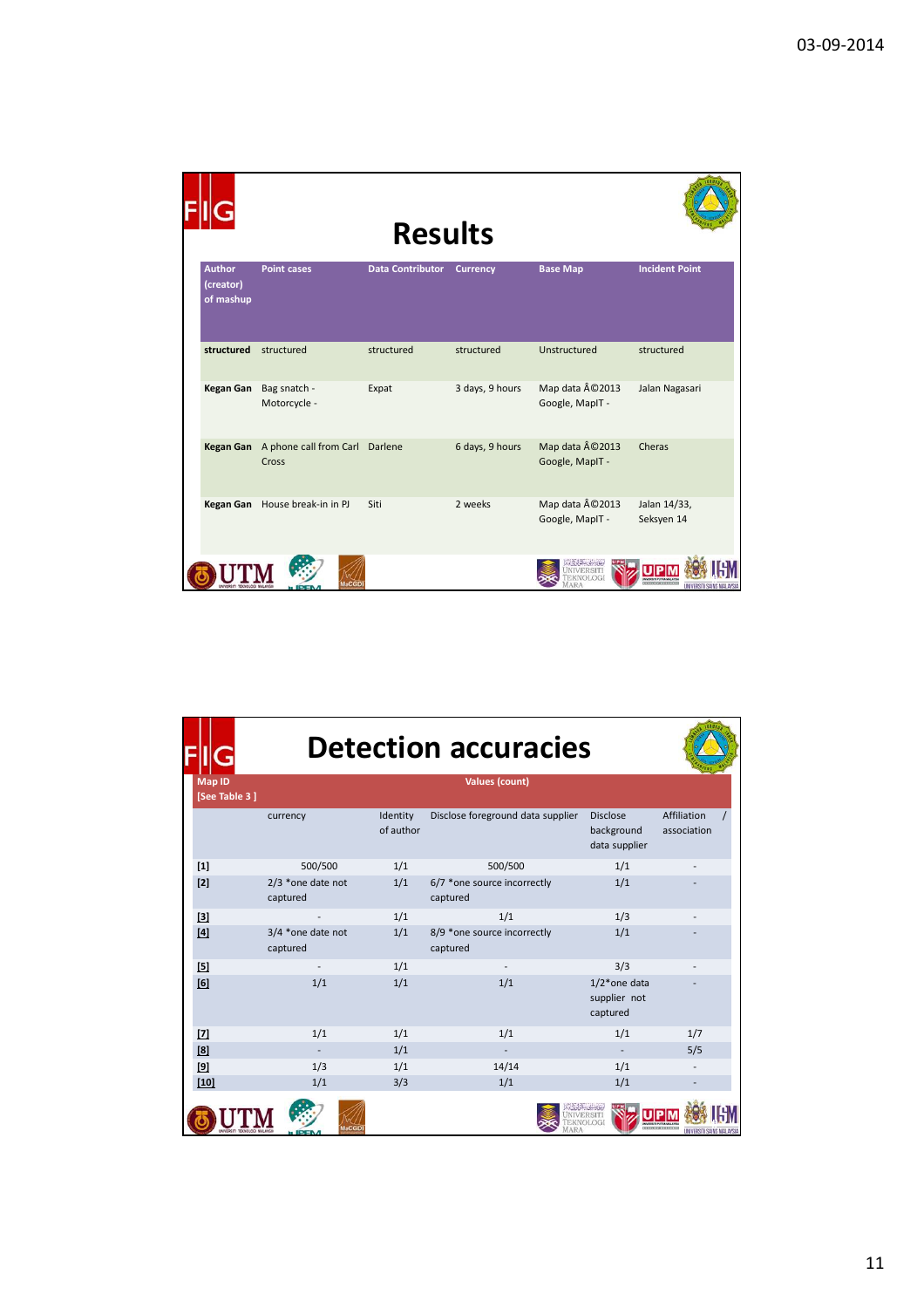

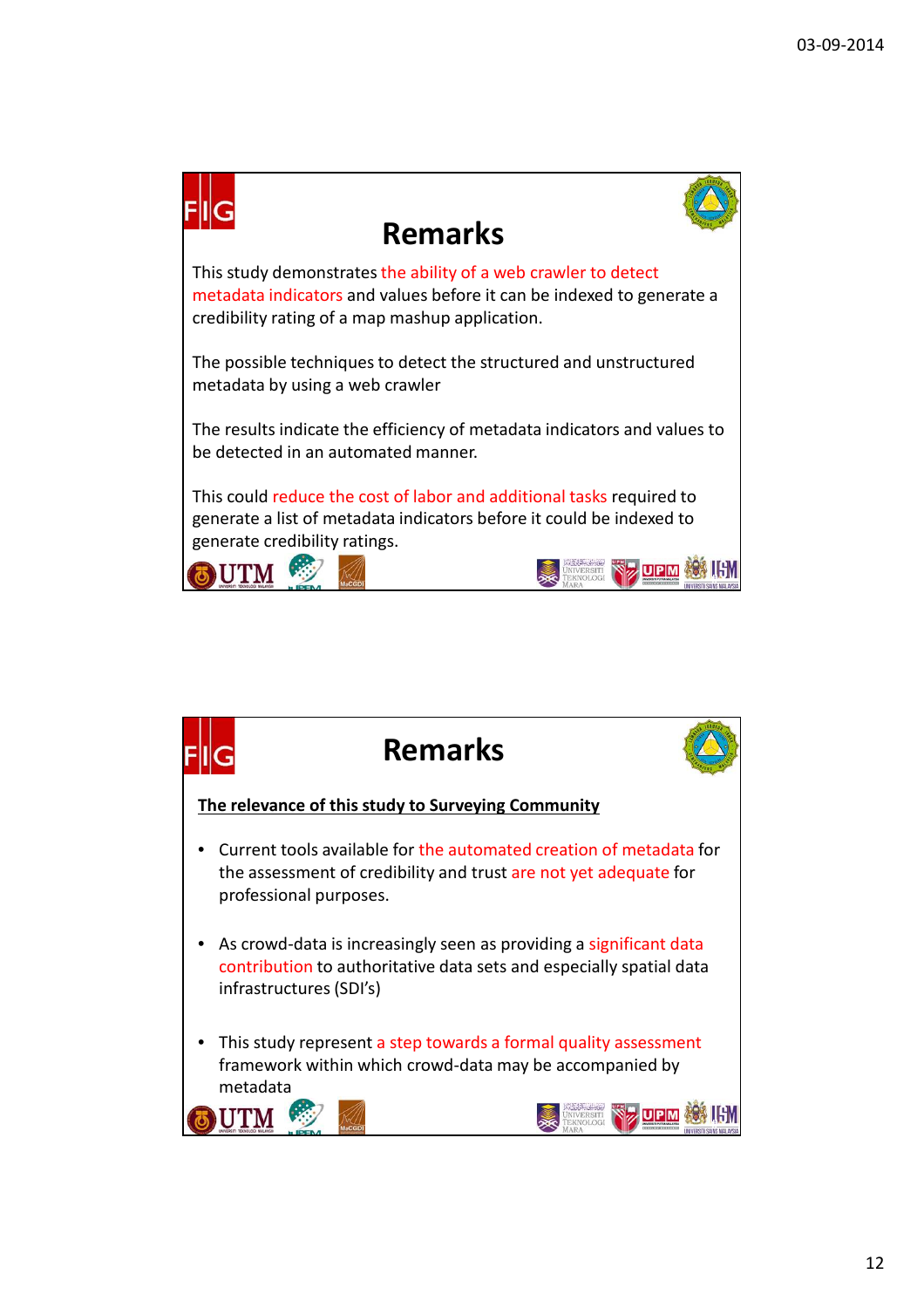